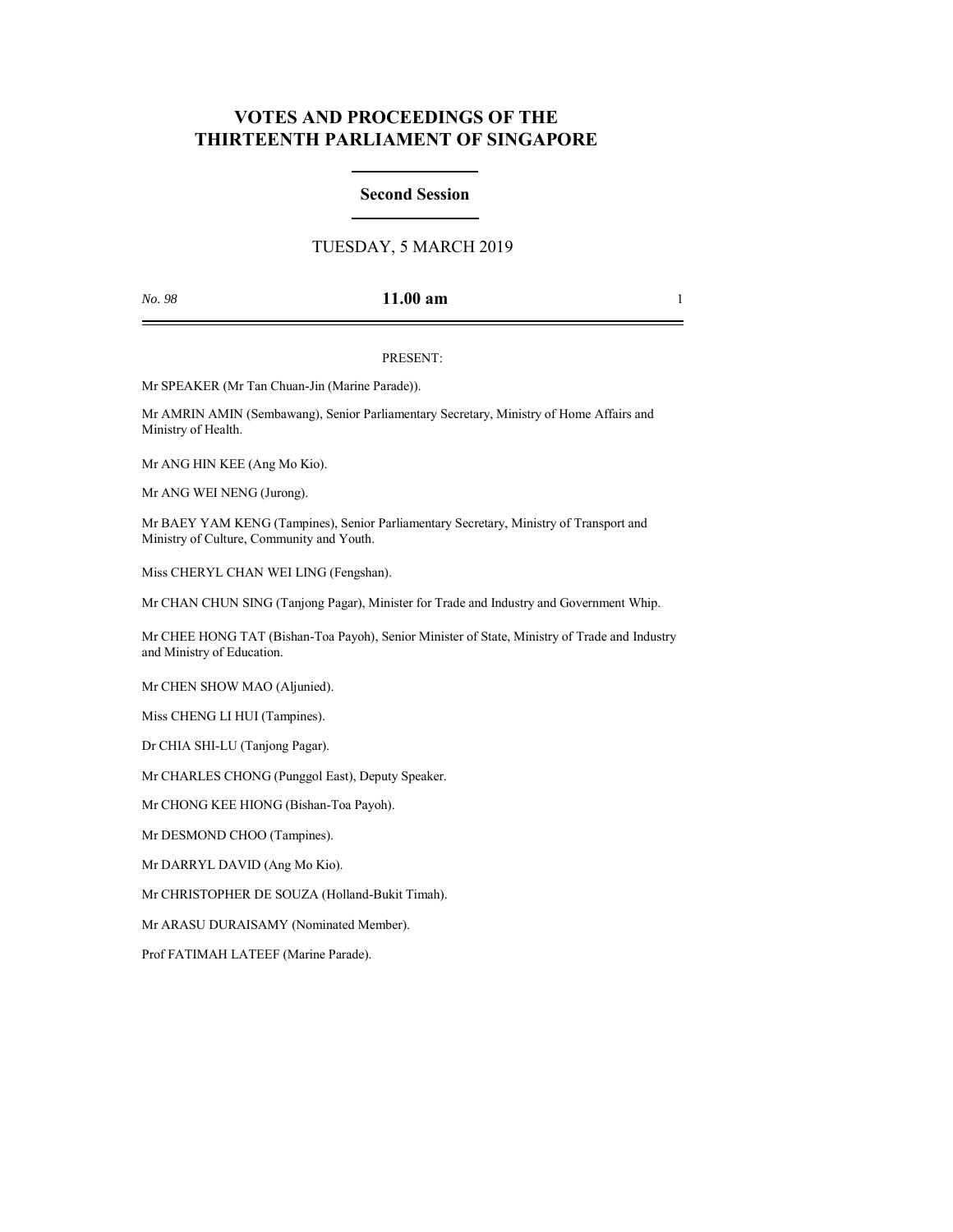Mr CEDRIC FOO CHEE KENG (Pioneer).

Mr DOUGLAS FOO (Nominated Member).

Ms FOO MEE HAR (West Coast).

Ms GRACE FU HAI YIEN (Yuhua), Minister for Culture, Community and Youth and Leader of the House.

Mr GAN KIM YONG (Chua Chu Kang), Minister for Health.

Mr GAN THIAM POH (Ang Mo Kio).

Mr GOH CHOK TONG (Marine Parade).

Assoc Prof DANIEL GOH PEI SIONG (Non-Constituency Member).

Mr HENG CHEE HOW (Jalan Besar), Senior Minister of State, Ministry of Defence.

Mr HENG SWEE KEAT (Tampines), Minister for Finance.

Mr TERENCE HO WEE SAN (Nominated Member).

Ms INDRANEE RAJAH (Tanjong Pagar), Minister, Prime Minister's Office, Second Minister for Finance and Second Minister for Education.

Dr INTAN AZURA MOKHTAR (Ang Mo Kio).

Dr JANIL PUTHUCHEARY (Pasir Ris-Punggol), Senior Minister of State, Ministry of Transport and Ministry of Communications and Information.

Dr AMY KHOR LEAN SUAN (Hong Kah North), Senior Minister of State, Ministry of the Environment and Water Resources and Ministry of Health.

Dr KOH POH KOON (Ang Mo Kio), Senior Minister of State, Ministry of Trade and Industry.

Mr KWEK HIAN CHUAN HENRY (Nee Soon).

Dr LAM PIN MIN (Sengkang West), Senior Minister of State, Ministry of Health and Ministry of Transport.

Er Dr LEE BEE WAH (Nee Soon).

Mr DESMOND LEE (Jurong), Minister for Social and Family Development and Second Minister for National Development and Deputy Leader of the House.

Mr LEE HSIEN LOONG (Ang Mo Kio), Prime Minister.

Mr LIANG ENG HWA (Holland-Bukit Timah).

Mr LIM BIOW CHUAN (Mountbatten), Deputy Speaker.

Mr LIM HNG KIANG (West Coast).

Prof LIM SUN SUN (Nominated Member).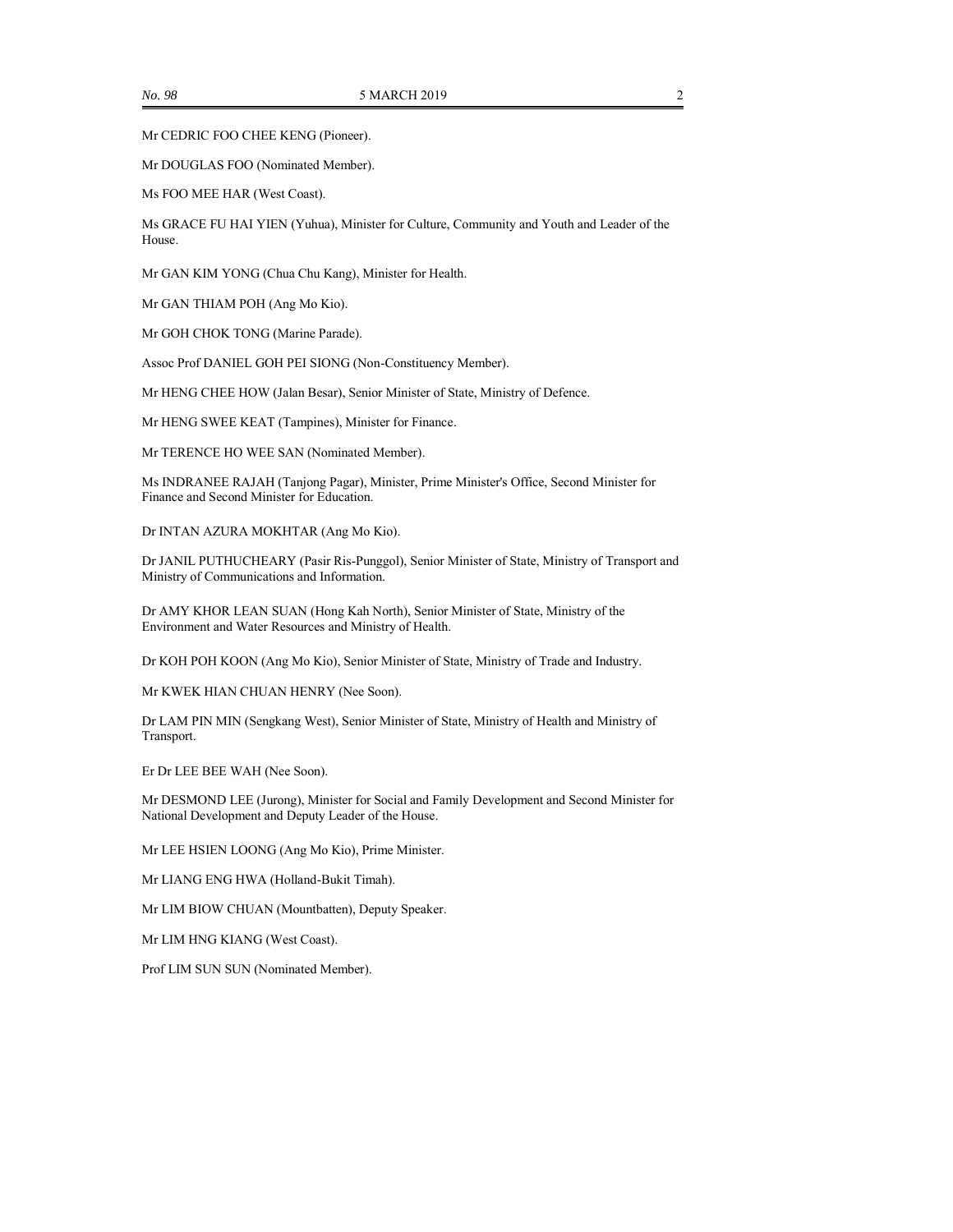Ms SYLVIA LIM (Aljunied).

Dr LIM WEE KIAK (Sembawang).

Mr LOW THIA KHIANG (Aljunied).

Ms LOW YEN LING (Chua Chu Kang), Senior Parliamentary Secretary, Ministry of Education and Ministry of Manpower.

Dr MOHAMAD MALIKI BIN OSMAN (East Coast), Senior Minister of State, Ministry of Defence and Ministry of Foreign Affairs.

Mr MOHAMED IRSHAD (Nominated Member).

Mr MUHAMAD FAISAL ABDUL MANAP (Aljunied).

Assoc Prof Dr MUHAMMAD FAISHAL IBRAHIM (Nee Soon), Senior Parliamentary Secretary, Ministry of Education and Ministry of Social and Family Development.

Mr MURALI PILLAI (Bukit Batok).

Dr LILY NEO (Jalan Besar).

Mr NG CHEE MENG (Pasir Ris-Punggol), Minister, Prime Minister's Office.

Dr NG ENG HEN (Bishan-Toa Payoh), Minister for Defence.

Mr LOUIS NG KOK KWANG (Nee Soon).

Ms ANTHEA ONG (Nominated Member).

Mr ONG TENG KOON (Marsiling-Yew Tee).

Mr ONG YE KUNG (Sembawang), Minister for Education.

Ms JOAN PEREIRA (Tanjong Pagar).

Mr LEON PERERA (Non-Constituency Member).

Ms DENISE PHUA LAY PENG (Jalan Besar).

Mr PNG ENG HUAT (Hougang).

Mr PRITAM SINGH (Aljunied).

Ms IRENE QUAY SIEW CHING (Nominated Member).

Ms RAHAYU MAHZAM (Jurong).

Mr SAKTIANDI SUPAAT (Bishan-Toa Payoh).

Mr SEAH KIAN PENG (Marine Parade).

Mr K SHANMUGAM (Nee Soon), Minister for Home Affairs and Minister for Law.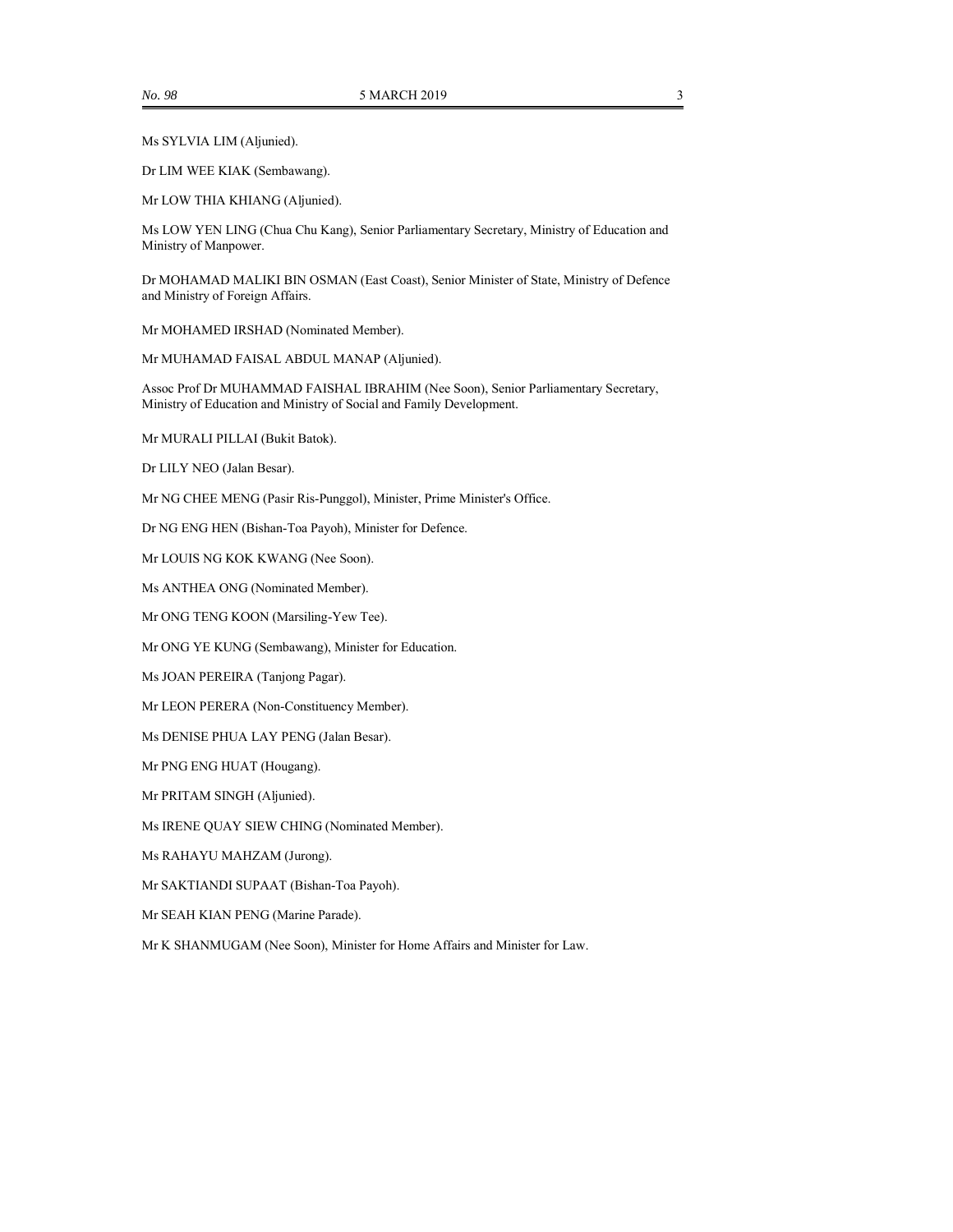Ms SIM ANN (Holland-Bukit Timah), Senior Minister of State, Ministry of Communications and Information and Ministry of Culture, Community and Youth and Deputy Government Whip.

Mr SITOH YIH PIN (Potong Pasir).

Ms SUN XUELING (Pasir Ris-Punggol), Senior Parliamentary Secretary, Ministry of Home Affairs and Ministry of National Development.

Mr DENNIS TAN LIP FONG (Non-Constituency Member).

Ms JESSICA TAN SOON NEO (East Coast).

Mr SAM TAN CHIN SIONG (Radin Mas), Minister of State, Ministry of Foreign Affairs and Ministry of Social and Family Development and Deputy Government Whip.

Dr TAN WU MENG (Jurong), Senior Parliamentary Secretary, Ministry of Foreign Affairs and Ministry of Trade and Industry.

Mr PATRICK TAY TECK GUAN (West Coast).

Mr TEO CHEE HEAN (Pasir Ris-Punggol), Deputy Prime Minister and Coordinating Minister for National Security.

Mrs JOSEPHINE TEO (Bishan-Toa Payoh), Minister for Manpower and Second Minister for Home Affairs.

Mr THARMAN SHANMUGARATNAM (Jurong), Deputy Prime Minister and Coordinating Minister for Economic and Social Policies.

Assoc Prof WALTER THESEIRA (Nominated Member).

Ms TIN PEI LING (MacPherson).

Mr EDWIN TONG CHUN FAI (Marine Parade), Senior Minister of State, Ministry of Law and Ministry of Health.

Mr VIKRAM NAIR (Sembawang).

Dr VIVIAN BALAKRISHNAN (Holland-Bukit Timah), Minister for Foreign Affairs.

Mr LAWRENCE WONG (Marsiling-Yew Tee), Minister for National Development and Second Minister for Finance.

Prof YAACOB IBRAHIM (Jalan Besar).

Mr ALEX YAM ZIMING (Marsiling-Yew Tee).

Mr YEE CHIA HSING (Chua Chu Kang).

Mr MELVIN YONG YIK CHYE (Tanjong Pagar).

Mr ZAINAL SAPARI (Pasir Ris-Punggol).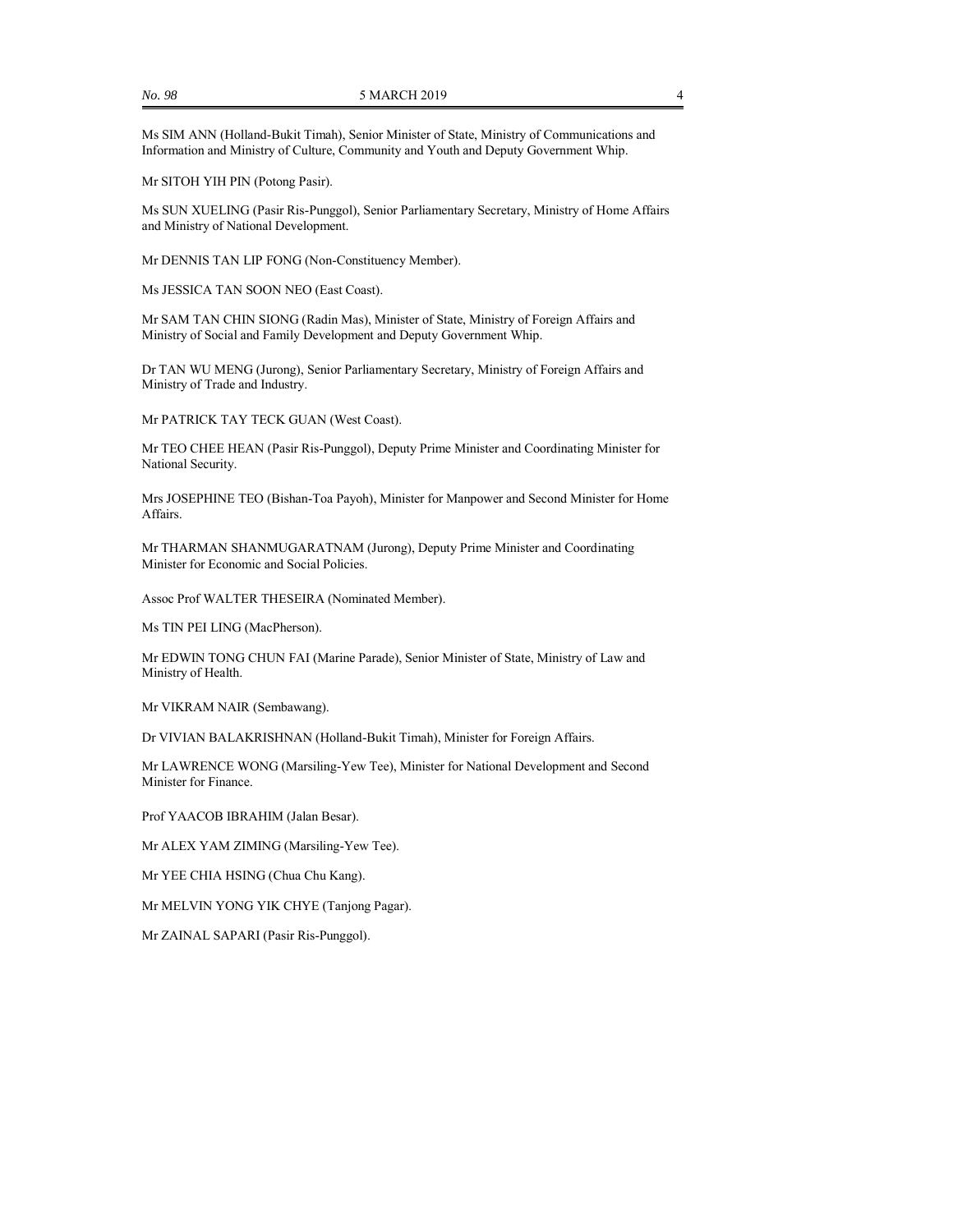Mr ZAQY MOHAMAD (Chua Chu Kang), Minister of State, Ministry of National Development and Ministry of Manpower.

#### ABSENT:

Mr S ISWARAN (West Coast), Minister for Communications and Information and Minister-in-charge of Trade Relations.

Mr KHAW BOON WAN (Sembawang), Coordinating Minister for Infrastructure and Minister for Transport.

Mr LEE YI SHYAN (East Coast).

Mr LIM SWEE SAY (East Coast).

Mr MASAGOS ZULKIFLI B M M (Tampines), Minister for the Environment and Water Resources and Minister-in-charge of Muslim Affairs.

Dr TEO HO PIN (Bukit Panjang).

Mr TEO SER LUCK (Pasir Ris-Punggol).

Ms YIP PIN XIU (Nominated Member).